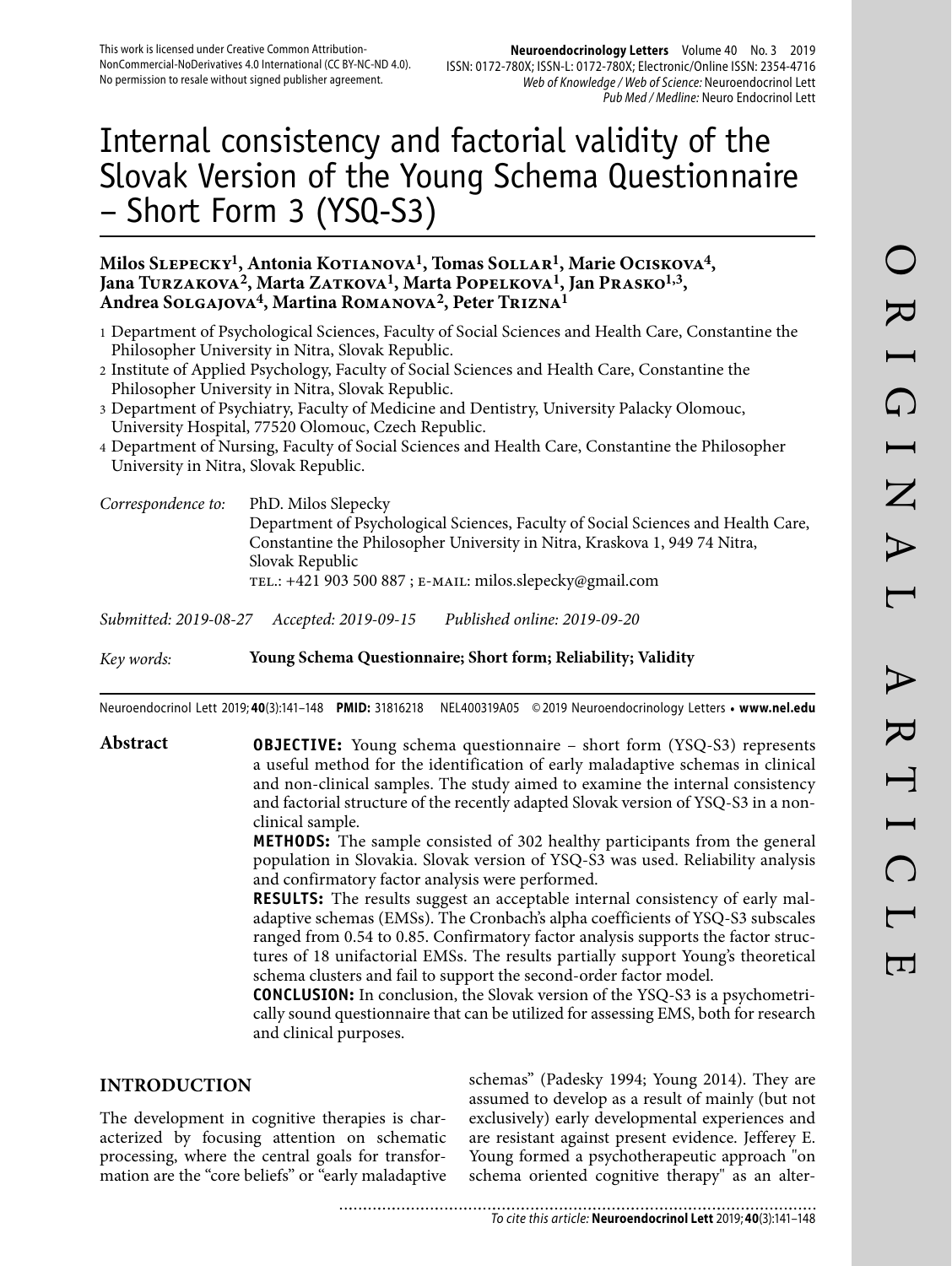native treatment for patients with strong maladaptive schemas, where standard cognitive behavioral therapy was not effective enough (Young et al. 2003). In contrast to cognitive therapy, he puts the main emphasis on emotions. Young schema theory assumes that adult emotional responses are formed by childhood experiences, whether positive or negative. If the child's basic needs are not met in early childhood, "early maladaptive schemas", are formed. The "schemas" according to Young represent deep attitudes, extremely stable patterns of thought linked to emotional reactions, behavioral stimuli, physical responses, relations to other people, as well as cognitive processes including the focus of attention, all of which are the source of inappropriate and dysfunctional thinking and behavior (Young et al. 2003).

Young defined 18 schemas and grouped 15 of the schemas into four "schema clusters" based primarily on factor analytic studies of Young schema questionnaire (YSQ) (Young 2014). He mentioned that these four higher-order clusters are not consistent enough to be categorized as factors, but they represent the most common research findings. In his latest theory, these five higher-orders clusters replace the original schema domains.

For each cluster, Young describes the typical family environment and childhood experiences that lead to the development of the corresponding schemas (Young 2014).

The first cluster: **Disconnection and Rejection** The typical family background is emotionally detached and restricted environment. The atmosphere in the family where the child was raised was cold, lacking empathy, rejecting, critical, withholding, distant, or abusive. The peer origin is feeling different, without a sense of belonging. The needs for love, safety, nurturance, empathy and sharing of feelings, social belonging, spontaneity, praise and respect were not met in a consistent manner (Young 2014).

The following schemas could be formed in such an atmosphere: 1. Emotional deprivation, 2. Mistrust/ abuse, 3. Emotional inhibition, 4. Defectiveness/Shame, 5. Social Isolation/Alienation.

#### The second cluster: **Impaired Autonomy and Performance**

The cluster represents such expectations about oneself and environment that restrict the perceived ability to function autonomously in real life, be successful and express needs and emotions freely because of the fear of being abandoned, left alone and being afraid that the world is dangerous. Families were overprotective, not providing children with the opportunity to gain selfconfidence, enmeshed, not reward success, controlling and invalidating the child's needs and feelings. This environment formed the following typical schema: 6. Dependence/Incompetence, 7. Abandonment/instability, 8. Vulnerability to Harm or Illness, 9. Enmeshment/ Underdeveloped Self, 10. Failure and 11. Subjugation/ Invalidation (Young 2014).

The third cluster: **Impaired Limits**

This group of schemas is characterized by the lack of internal limits, responsibility to others, or long term goal orientation. Affected individuals have difficulty cooperating with others, respecting the rights of other people and controlling their own emotions and impulses. There are two main types of behavior, selfaggrandising and impulsive or undisciplined manner. Family origin is characterized by over-permissiveness, lack of boundaries, failure to enforce normal rules and creating a sense of superiority over people.

The typical schemas are 12. Entitlement/Grandiosity and 13. Insufficient Self-Control / Self-Discipline. (Young 2014)2

## The fourth cluster: **Excessive Responsibility and Standards**

Individuals are characterized by trying to meet strict, internalized rules and high/unrealistic expectations about performance. They demand orderliness or proper behavior. The origins are demanding, critical, punitive families, putting high expectations or standards on the child's behavior. Family members express feelings of guilt or selfishness when the child is taking part in enjoyable activities. Instead, exceptional achievement, responsibility, perfectionism, taking care of other people, keeping ethical or moral principle, following rules and avoiding mistakes are expected.

Typical schemas of this cluster are: 14. Self-Sacrifice and 15. Unrelenting Standards / Hypercriticalness (Young 2014).

The fifth cluster contains three schemas: 16. Approval-Seeking/Recognition-Seeking, 17. Negativity/Pessimism and 18. Punitiveness. They were added to the latest version of the questionnaire. According to recent research, this cluster can be labelled as Overvigilance and Inhibition. (Sakulsriprasert *et al.* 2016).

The schema questionnaires

Young has developed various questionnaires and inventories for the measurement of the main concepts of his theory, among them the Young schema questionnaire (YSQ) for the assessment of the early maladaptive schemas has received ample research attention (Young 2014).

Currently, there are two basic forms of the YSQ, Long (YSQ-L) and Short form (YSQ-S). The second is intended mainly for faster assessment and research purposes. Several studies show good psychometric properties in both forms (Calvete *et al.* 2013; Hoffart *et al.* 2005; Lee *et al.* 1999; Rijkeboer *et al.* 2006). Several versions of the short form have been developed, the latest 90-item version is frequently used, and it is known as the YSQ-S3 (Young 2014).

The YSQ-S3 has been widely used and translated into several foreign languages: Arabic, Canadian-French, Danish, German, Greek, Korean, Polish, Romanian, Spanish, Thai, and Turkish. (Sakulsriprasert *et al.* 2016; Calvete *et al.* 2013; Alfasos 2009; Hawke & Provencher 2012; Bach *et al.* 2017; Kriston *et al.* 2013;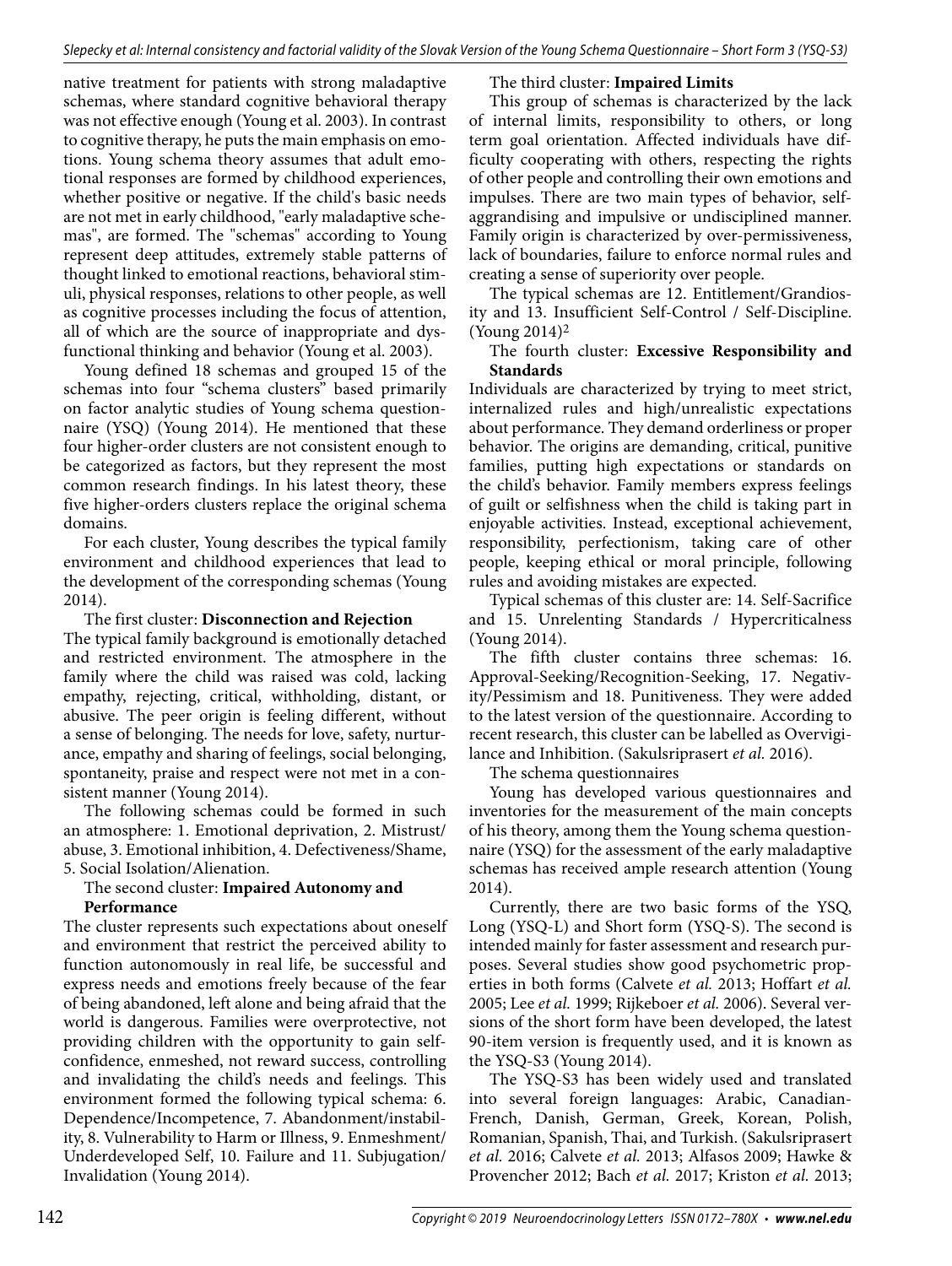Slepecky et al: Internal consistency and factorial validity of the Slovak Version of the Young Schema Questionnaire – Short Form 3 (YSQ-S3)

|                |                                           | <b>Corrected Item-Total Correlations</b> |                      |          |                      |                      |          |  |  |  |  |
|----------------|-------------------------------------------|------------------------------------------|----------------------|----------|----------------------|----------------------|----------|--|--|--|--|
|                | Scale (schema)                            | 1 <sup>st</sup> item                     | 2 <sup>nd</sup> item | 3rd item | 4 <sup>th</sup> item | 5 <sup>th</sup> item | $\alpha$ |  |  |  |  |
| S <sub>1</sub> | <b>Emotional deprivation</b>              | .52                                      | .58                  | .38      | .64                  | .44                  | .73      |  |  |  |  |
| S <sub>2</sub> | Abandonment                               | .56                                      | .52                  | .53      | .41                  | .29                  | .70      |  |  |  |  |
| S <sub>3</sub> | Mistrust/abuse                            | .52                                      | .57                  | .53      | .44                  | .41                  | .73      |  |  |  |  |
| S4             | Social isolation/alienation               | .55                                      | .41                  | .63      | .62                  | .64                  | .78      |  |  |  |  |
| S <sub>5</sub> | Defectiveness/shame                       | .54                                      | .58                  | .53      | .47                  | .52                  | .75      |  |  |  |  |
| S <sub>6</sub> | Failure                                   | .66                                      | .62                  | .70      | .68                  | .62                  | .85      |  |  |  |  |
| S7             | Dependence/incompetence                   | .57                                      | .46                  | .55      | .47                  | .53                  | .75      |  |  |  |  |
| S8             | Vulnerability to harm or illness          | .47                                      | .59                  | .41      | .42                  | .40                  | .70      |  |  |  |  |
| S9             | Enmeshment/undeveloped self               | .43                                      | .28                  | .21      | .31                  | .32                  | .54      |  |  |  |  |
| <b>S10</b>     | Subjugation                               | .40                                      | .57                  | .43      | .51                  | .44                  | .71      |  |  |  |  |
| <b>S11</b>     | Self-sacrifice                            | .35                                      | .36                  | .56      | .36                  | .55                  | .68      |  |  |  |  |
| <b>S12</b>     | <b>Emotional inhibition</b>               | .49                                      | .46                  | .43      | .46                  | .12                  | .64      |  |  |  |  |
| <b>S13</b>     | Unrelenting standards/hypercriticalness   | .32                                      | .40                  | .46      | .37                  | .36                  | .63      |  |  |  |  |
| <b>S14</b>     | Entitlement/grandiosity                   | .25                                      | .39                  | .22      | .38                  | .41                  | .57      |  |  |  |  |
| <b>S15</b>     | Insufficient self-control/self-discipline | .52                                      | .55                  | .41      | .55                  | .26                  | .70      |  |  |  |  |
| <b>S16</b>     | Approval seeking/recognition seeking      | .51                                      | .51                  | .60      | .44                  | .58                  | .76      |  |  |  |  |
| <b>S17</b>     | Negativity/pessimism                      | .58                                      | .64                  | .61      | .45                  | .53                  | .78      |  |  |  |  |
| <b>S18</b>     | Punitiveness                              | .64                                      | .36                  | .59      | .59                  | .24                  | .72      |  |  |  |  |

Tab. 1. Internal consistency of Schemas

Lyrakos 2014; Malogiannis *et al.* 2018; Lee *et al.* 2015; Oettingen *et al.* 2017; Trip 2006; Saritas & Gencöz 2011; Soygüt *et al.* 2019). Being fast and yet psychometrically sound, it can be expected the future research will use it predominantly.

# *Objectives of the study*

As can be seen from previous research review, the YSQ-S3 is widely used in many countries, with clinical and non-clinical populations. International psychometric studies demonstrate good internal consistency of the YSQ-S3 as a measure of reliability and good validity (Sakulsriprasert *et al.* 2016; Calvete *et al.* 2013; Lee *et al.* 1999; Alfasos 2009; Hawke & Provencher 2012; Bach *et al.* 2017; Kriston *et al.* 2013; Lyrakos 2014; Oettingen *et al.* 2017; Trip 2006; Saritas & Gencöz 2011; Soygüt *et al.* 2019). Therefore studying internal consistency of the Slovak version of YSQ-S3 is the first objective of the presented study.

One of the frequently explored aspects of the validity of the YSQ-S3 is its factorial structure (Sakulsriprasert et al. 2016; Kriston et al. 2012). The importance of studying factorial structure can be perceived from two aspects: the first aspect relates to psychometric properties of a measurement tool and the second one corresponds with the content and structure of Schema theory.

Most of the studies report slightly different results of the YSQ-S3 factorial structure. The first step in studying the higher-order factorial structure is to study the psychometric properties of 18 schemas separately (unifactorial level). The next step is to study higher-order factor structure which represents five schema clusters. The last step is to study the second-order structure model. Due to the mixed results in international studies and the absence of relevant research in Slovak context we decided to work with the five second-order model proposed by Young *et al.* (2003).

# **MATERIALS AND METHODS**

# *Sampling Procedure*

The sample consisted of healthy volunteers from the general population who attended a thorough psychosocial and physiological evaluation as a part of the project Psychological, psychophysiological and anthropometric correlates of cardiovascular diseases. The data was collected between 10/16-02/18.

Inclusion criteria:

- 1. 18-70 years
- 2. Both sexes
- 3. Signed the informed consent
- Exclusion criteria:
- 1. Psychiatric diagnosis according ICD-10
- 2. Medication that influences the cardiovascular system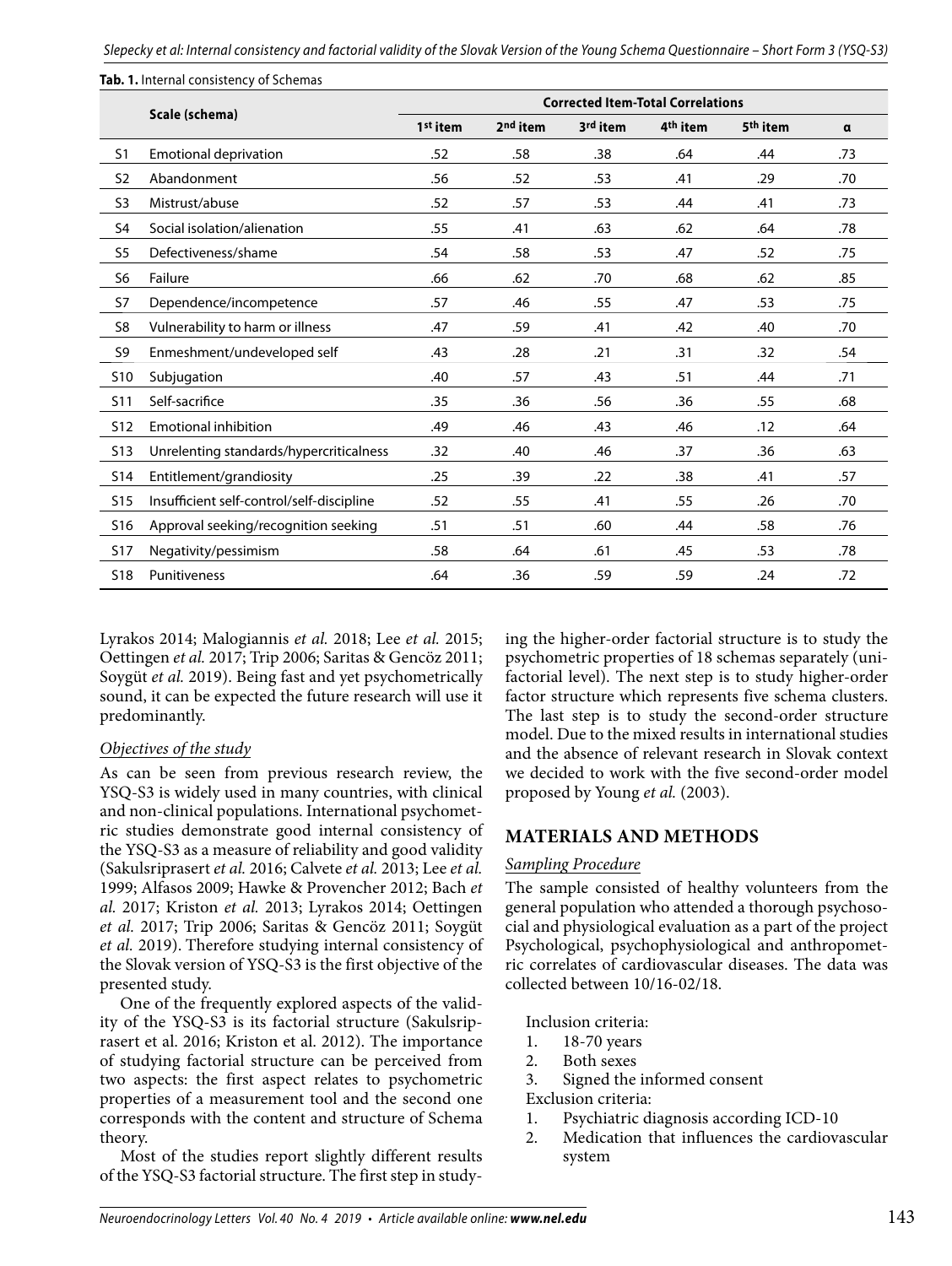3. Illnesses that influence the cardiovascular system (hypo/hyperthyreosis, cardiovascular diseases, etc.)

#### *Instruments*

The Young Schema Questionnaire Short Form 3 (YSQ-S3) originates from its previous versions. The YSQ-S3 is a self-report tool (Young 2014). Individuals are asked to describe themselves by rating each statement through a 6-point Likert-rating format on the scale from *completely untrue of me (1) to describes me perfectly (6)*. Higher values represent the stronger presence of the corresponding schema. The YSQ-S3 assesses 18 early maladaptive schemas, with five items per scale, resulting in a total of 90 items.

In this study the translation of the questionnaires was accomplished through the following procedure:

Two clinical psychologists and a qualified translator independently translated the questionnaire from English to Slovak. The native Slovak translator was qualified with a college and PhD education, Slovak as a mother tongue, and an experience of more than seven years of translating documents. The three translations of the YSQ-S3 were synthesized into one Slovak version by a bilingual individual. The Slovak version of YSQ-S3 was then translated back to English by a professional translator, who was the native English speaker and who was blind to not familiar with the content of the original versions. The translation back into English was subsequently compared with the original version. The original and translation were evaluated as being conceptually and culturally equivalent.

## *Statistical Analysis*

To examine the factorial structure we used confirmatory factor analysis using Maximum likelihood (ML) method with analyzing the covariance matrix (Brown 2006). To fit the models, following indices were used:  $χ²$  test, relative  $χ²$  ( $χ²/df$ ), RMSEA (root mean square error of approximation), PCLOSE with 90% confidence interval, comparative fit index (CFI), the goodness of fit index (GFI) (Bentler 1990; Urbanek 2000). The goodness of fit was assessed by the recommendations of Kline (2011). The values of relative  $\chi^2$  less than 5.0, CFI more than 0.90, and RMSEA less than 0.08 suggest a good fit of the model. Statistical analysis was conducted by IBM SPSS Statistics 21 and Amos 22.0. Reliability assessment was carried out using Cronbach α.

# *Ethics*

The investigation was performed in the agreement with the latest version of the Helsinki Declaration and the Guideline for Good Clinical Practice (EMEA http:// www.ema.europa.eu/pdfs/human/ich/013595en.

pdf. 20.3.2009). A local ethical committee of Faculty of Social Sciences and Health Care, Constantine the

| <b>Tab. 2.</b> FIL indices for the confirmatory factor analysis of unifactorial Eivis models |          |         |              |              |             |       |                  |            |             |  |
|----------------------------------------------------------------------------------------------|----------|---------|--------------|--------------|-------------|-------|------------------|------------|-------------|--|
|                                                                                              | $\chi^2$ | p       | $\chi^2$ /df | <b>RMSEA</b> | $90C$ I+    | 90CI- | <b>CFI (RNI)</b> | <b>GFI</b> | <b>AGFI</b> |  |
| 1. Emotional deprivation                                                                     | 6.53     | 0.258   | 1.306        | 0.032        | 0           | 0.091 | 0.995            | 0.991      | 0.974       |  |
| 2. Abandonment                                                                               | 14.98    | 0.01    | 2.995        | 0.081        | 0.036       | 0.13  | 0.96             | 0.981      | 0.943       |  |
| 3. Mistrust/abuse                                                                            | 20.22    | 0.001   | 4.044        | 0.101        | 0.057       | 0.148 | 0.948            | 0.974      | 0.922       |  |
| 4. Social isolation/alienation                                                               | 27.22    | < 0.001 | 5.444        | 0.122        | 0.079       | 0.168 | 0.951            | 0.965      | 0.895       |  |
| 5. Defectiveness/shame                                                                       | 13.13    | 0.022   | 2.627        | 0.074        | 0.026       | 0.123 | 0.975            | 0.983      | 0.949       |  |
| 6. Failure                                                                                   | 16.27    | 0.006   | 3.253        | 0.087        | 0.042       | 0.135 | 0.98             | 0.978      | 0.934       |  |
| 7. Dependence/incompetence                                                                   | 14.75    | 0.011   | 2.949        | 0.08         | 0.035       | 0.13  | 0.969            | 0.981      | 0.944       |  |
| 8. Vulnerability to harm or illness                                                          | 14.05    | 0.015   | 2.81         | 0.078        | 0.031       | 0.127 | 0.963            | 0.982      | 0.945       |  |
| 9. Enmeshment/undeveloped self                                                               | 24.64    | < 0.001 | 4.929        | 0.114        | 0.072       | 0.161 | 0.831            | 0.966      | 0.899       |  |
| 10. Subjugation                                                                              | 11.20    | 0.051   | 2.239        | 0.064        | 0.006       | 0.115 | 0.975            | 0.985      | 0.956       |  |
| 11. Self-sacrifice                                                                           | 9.31     | 0.097   | 1.863        | 0.054        | $\mathbf 0$ | 0.106 | 0.981            | 0.988      | 0.965       |  |
| 12. Emotional inhibition                                                                     | 2.54     | 0.771   | 0.508        | 0            | 0           | 0.054 | 1                | 0.997      | 0.99        |  |
| 13. Unrelenting standards/hyper-<br>criticalness                                             | 24.63    | < 0.001 | 4.926        | 0.114        | 0.072       | 0.161 | 0.879            | 0.967      | 0.901       |  |
| 14. Entitlement/grandiosity                                                                  | 8.91     | 0.113   | 1.782        | 0.051        | 0           | 0.104 | 0.967            | 0.988      | 0.965       |  |
| 15. Insufficient self-control/self-<br>discipline                                            | 14.47    | 0.013   | 2.893        | 0.079        | 0.033       | 0.129 | 0.963            | 0.98       | 0.941       |  |
| 16. Approval seeking/recognition<br>seeking                                                  | 17.99    | 0.003   | 3.597        | 0.093        | 0.049       | 0.141 | 0.96             | 0.978      | 0.933       |  |
| 17. Negativity/pessimism                                                                     | 32.94    | < 0.001 | 6.588        | 0.136        | 0.094       | 0.182 | 0.933            | 0.961      | 0.882       |  |
| 18. Punitiveness                                                                             | 17.76    | 0.003   | 3.552        | 0.092        | 0.048       | 0.14  | 0.962            | 0.977      | 0.932       |  |

**Tab. 2.** Fit indices for the confirmatory factor analysis of unifactorial EMS models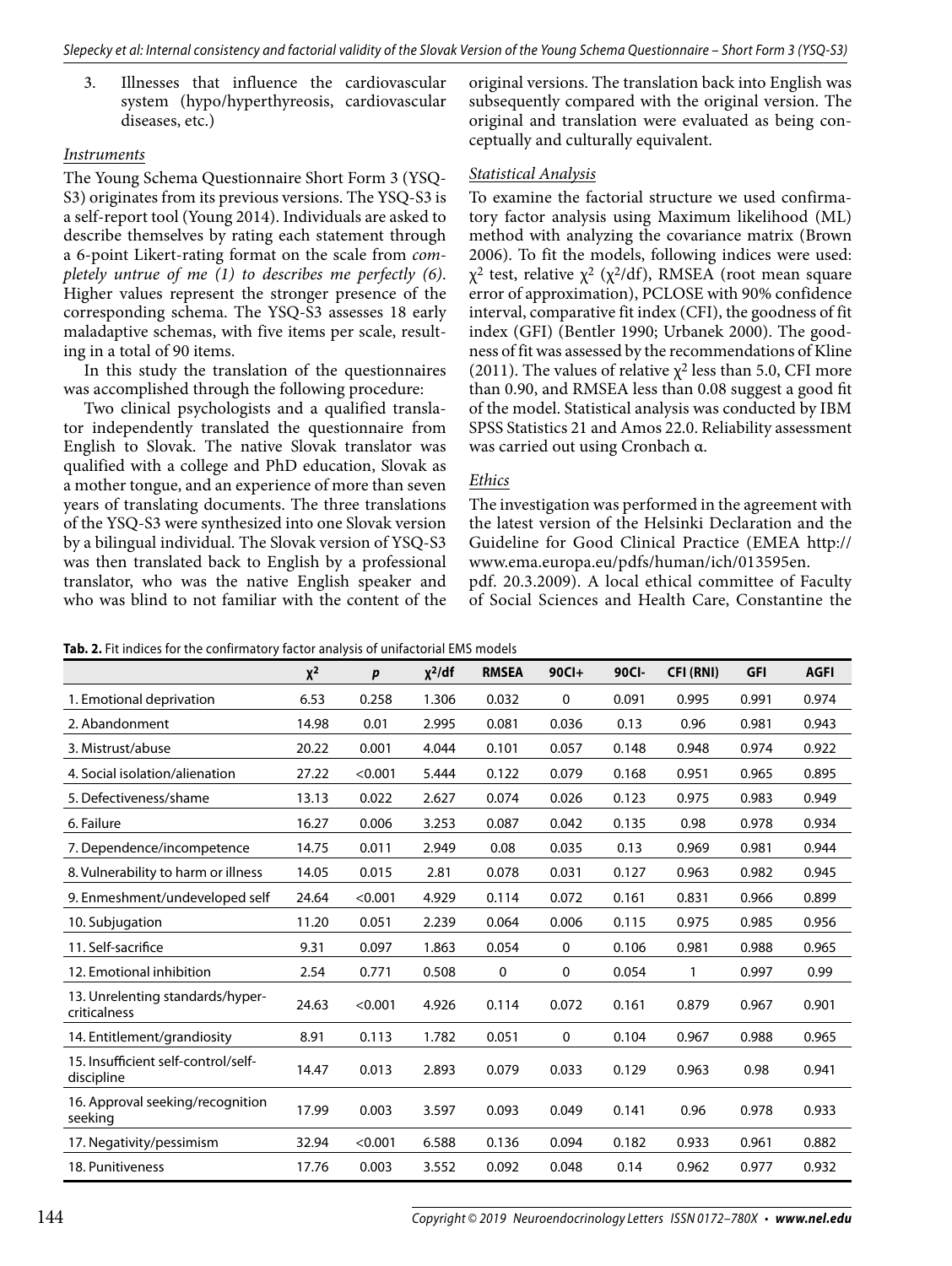Philosopher University in Nitra accepted the study. All participants signed an informal consent with the participation after the procedures were fully explained.

# **RESULTS**

#### *Participant Characteristics*

The total sample consisted of 302 participants (72% women, 28% men) with a mean age of 32.05 (SD = 8.28; age range 18–78). Within this sample 35.2% were single, 41.3% were married and 22.3.% were in a longterm partnership. Educational level was high, 64.2% had graduated from college, while the remaining 35.8% had ended their education at lower levels.

#### *Internal Consistency*

The reliability (internal consistency) coefficients of eighteen schemas are presented in Table 1. The Cronbach's alpha coefficients of YSQ-S3 subscales ranged from 0.54 to 0.85. These findings indicated that 13 of 18 subscales of YSQ-S3 had good internal consistency (α > 0.7). Three scales (Self-sacrifice, Emotional inhibition, and Unrelenting standards/hypercriticalness) showed lower internal consistency ( $\alpha$  < 0.7) and the internal consistency of two scales (Enmeshment/undeveloped self, Entitlement/grandiosity) was very low ( $\alpha$  < 0.6). Given the low number of items per scale, the coefficients can be considered adequate.

Corrected item-total correlations exceeded the threshold of 0.30 in all but eight cases (one item of the scales Abandonment, Emotional Inhibition, Insufficient self-control and Punitiveness each, two items of the scales Enmeshment and Entitlement).

# *Factorial Validity*

#### *Confirmatory factor analysis*

The previous studies present the results of the factorial structure of the YSQ-S3 using exploratory factor analysis technique. (Calvete *et al.* 2013; Soygüt *et al.* 2019). Even though no such analysis has been made in the Slovak sample, it is possible to formulate hypotheses from previous research, and therefore we use confirmatory factor analysis technique.

Three levels of hypotheses were tested: First, 18 unifactorial level models were tested. Second, five Early maladaptive schemas clusters were tested. Third, second-order schema factor model according to Young was tested in the Slovak sample (Young *et al.* 2003).

#### *Unifactorial Early maladaptive schemas models*

Eighteen separate models (each consisted of five items) were tested. These items are the same as in reliability analysis described above. Results of these 18 CFAs are presented in table 3.

Based on the results in Table 2, we can conclude that the unifactorial level of EMS was confirmed in Slovak sample. The 16 out of 18 early maladaptive schemas showed acceptable to good fit  $(\chi^2/df < 5$ , and CFI > 0.93). Moreover, five of the schemas as mentioned above (Emotional deprivation, Subjugation, Self-sacrifice, Emotional inhibition and Entitlement) demonstrated an even better fit ( $p > 0.05$ ). Two early maladaptive schemas models (Social isolation and Negativity) did not fit well with the data.  $(\chi^2/\text{d}f > 5)$ .

#### *Early maladaptive schema clusters*

In the next step, we tested the validity of the five schema clusters. Two models were tested for each cluster. In the first one (labelled as 1F), one factor consists of all items included in the cluster. The second model (labelled as Young's model) represents a hierarchical solution: five items load one factor and subsequently the factors in the cluster load one second-order factor. The number of items, respectively the number of factors in five presented clusters is different since the clusters consist of a various number of first-order factors (from 2 to 6). Results of these models are presented in table 3.

|                            | <b>NPAR</b> | $X^2$   | df  | p      | $\chi^2$ /df | <b>RMSEA</b> | $90C1+$ | 90Cl- | CFI (RNI) | <b>GFI</b> | <b>AGFI</b> |
|----------------------------|-------------|---------|-----|--------|--------------|--------------|---------|-------|-----------|------------|-------------|
| Cluster1 1F                | 50          | 1095.34 | 275 | < .001 | 3.983        | 0.100        | 0.093   | 0.106 | 0.663     | 0.761      | 0.718       |
| Cluster1 Young             | 55          | 731.12  | 270 | < .001 | 2.708        | 0.075        | 0.069   | 0.082 | 0.811     | 0.839      | 0.806       |
| Cluster <sub>2</sub> 1F    | 60          | 1126.36 | 405 | < .001 | 2.781        | 0.077        | 0.072   | 0.082 | 0.757     | 0.777      | 0.744       |
| Cluster <sub>2</sub> Young | 66          | 884.86  | 399 | < .001 | 2.218        | 0.064        | 0.058   | 0.069 | 0.836     | 0.835      | 0.807       |
| Cluster <sub>3</sub> 1F    | 20          | 125.47  | 35  | < .001 | 3.585        | 0.093        | 0.075   | 0.11  | 0.801     | 0.919      | 0.873       |
| Cluster3 Young             | 21          | 83.66   | 34  | < .001 | 2.461        | 0.070        | 0.051   | 0.089 | 0.891     | 0.949      | 0.918       |
| Cluster4 1F                | 20          | 104.52  | 35  | < .001 | 2.986        | 0.081        | 0.064   | 0.099 | 0.848     | 0.929      | 0.889       |
| Cluster4 Young             | 21          | 59.85   | 34  | 0.004  | 1.760        | 0.050        | 0.028   | 0.071 | 0.943     | 0.96       | 0.936       |
| Cluster <sub>5</sub> 1F    | 30          | 508.58  | 90  | < .001 | 5.651        | 0.124        | 0.114   | 0.135 | 0.695     | 0.795      | 0.727       |
| Cluster5_Young             | 33          | 269.18  | 87  | < .001 | 3.094        | 0.083        | 0.072   | 0.095 | 0.867     | 0.894      | 0.854       |

Legend: Clusters: Cluster1 – Disconnection and Rejection, Cluster2 – Impaired Autonomy, Cluster3 – Impaired Limits, Cluster4 – Other-Directedness, Cluster5 – Overvigilance and Inhibition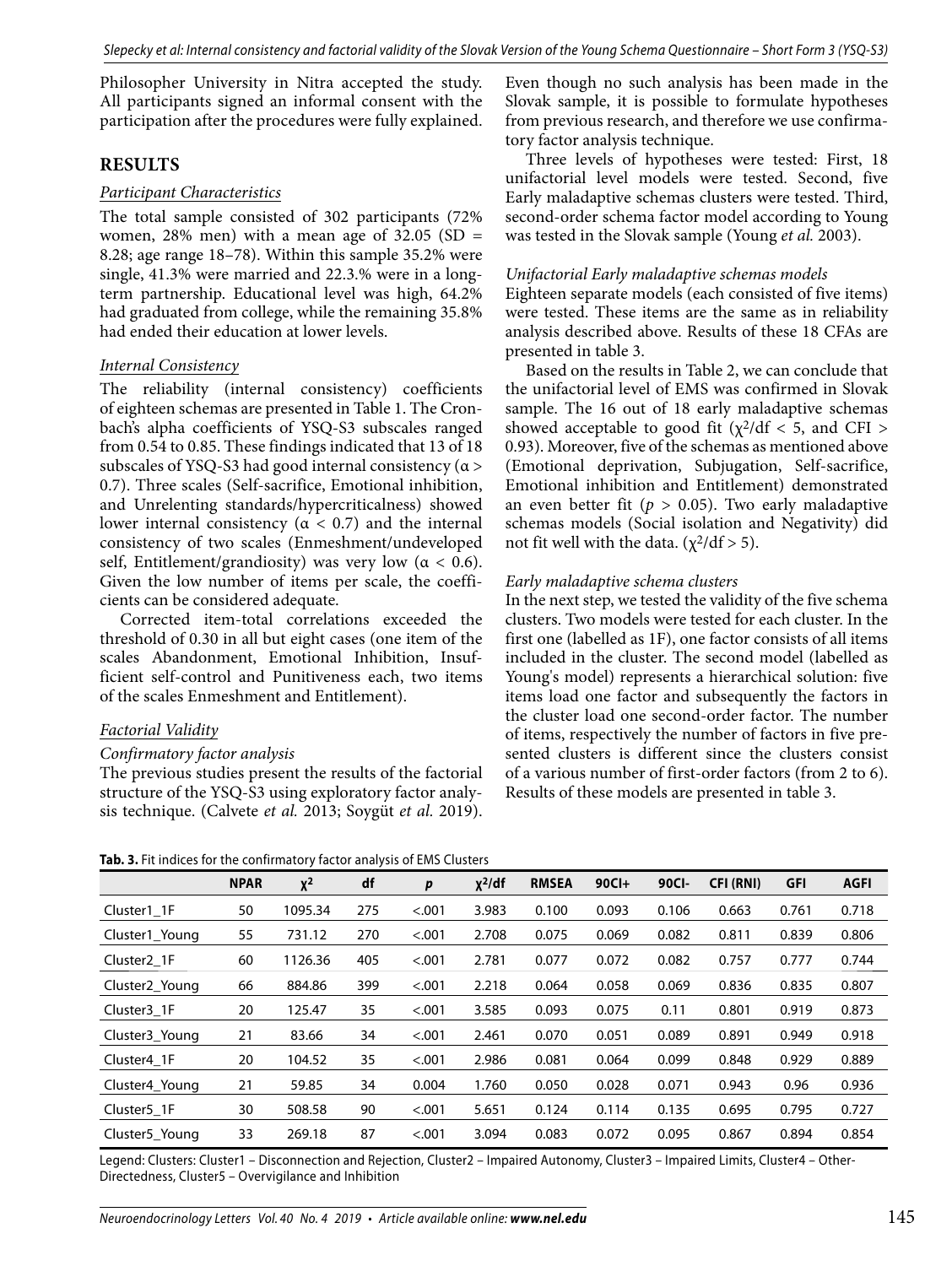|                    | <b>NPAR</b> | $x^2$   | df   | p      | $\chi^2$ /df | <b>RMSEA</b> | $90C1+$ | 90Cl- | <b>CFI</b> | <b>GFI</b> | <b>AGFI</b> |  |
|--------------------|-------------|---------|------|--------|--------------|--------------|---------|-------|------------|------------|-------------|--|
| First-order models |             |         |      |        |              |              |         |       |            |            |             |  |
| Α                  | 180         | 10039.6 | 3915 | < .001 | 2.56         | 0.072        | 0.070   | 0.074 | 0.447      | 0.458      | 0.433       |  |
| B                  | 333         | 7267.6  | 3762 | < .001 | 1.93         | 0.056        | 0.054   | 0.058 | 0.684      | 0.653      | 0.622       |  |
| C                  | 190         | 8738.9  | 3905 | < .001 | 2.24         | 0.064        | 0.062   | 0.066 | 0.564      | 0.585      | 0.564       |  |
| D                  | 180         | 9429.3  | 3915 | < .001 | 2.41         | 0.068        | 0.067   | 0.07  | 0.502      | 0.568      | 0.548       |  |
| Second-order model |             |         |      |        |              |              |         |       |            |            |             |  |
| E                  | 208         | 7766.7  | 3887 | < .001 | 1.998        | 0.058        | 0.056   | 0.059 | 0.65       | 0.63       | 0.61        |  |
|                    |             |         |      |        |              |              |         |       |            |            |             |  |

When comparing the fit indices, all five clusters proposed by Young showed a better fit than one-factor clusters. However, only Cluster4 ("Other-Directedness") of the Young´s five clusters of second order demonstrated a good fit in all indices, reaching the CFI threshold 0.90 ( $\chi^2$  = 59.847,  $\chi^2/df$  = 1.76, RMSEA =  $0.05$ , CFI =  $0.943$ ).

*Early maladaptive schemas – second order schema model*  The third level of analysis is represented by models containing all 18 schemas in one model (Calvete *et al.* 2013). Four first-order factor structure models were tested. We examined both correlated (A) and uncorrelated firstorder 18-factor structure (B) models, and both correlated (C) and uncorrelated 5-factor first-order structure (D), referring to the clusters as described in Young's theory (Young 1994).

One second-order factor (E) structure model was tested. It consists of all 18 schemas (first order-factors) grouped in 5 clusters (second-order factors). All clusters are correlated in the model.

As shown in Table 4, the fit indices of the secondorder model (E) were lower than acceptable fit ( $p <$ 0.001; CFI, GFI, AGFI < 0.7). Also, first-order models (A-D) did not fit the data well according to the same criteria. Therefore, respecification regarding theoretical basis from previous research and localized areas of strain in models is recommended. Other possibilities are discussed in the following section.

#### **DISCUSSION**

The study aimed to examine internal consistency and factorial validity of the Slovak version of YSQ-S3 inventory (Padesky 1994). The data were collected from fall of 2017 until the spring of 2018. Altogether 302 healthy adults participated in the research.

Internal consistency of the Slovak version of the YSQ-S3 was mainly acceptable. Thirteen schemas showed medium to good levels of reliability ( $\alpha = .70$ -.85). Internal consistency of three schemas (Self-sacrifice, Emotional inhibition, Unrelenting standards) was low ( $α < .70$ ). Two schemas demonstrated low internal consistency ( $\alpha$  < .60; Enmeshment, Entitlement).

Foreign studies have revealed similar levels of internal consistency in different versions of the YSQ-S3. Our findings correspond with the results of the studies mentioned below. Reported Cronbach's alpha coefficients vary across countries, ranging from low to excellent ( $\alpha = .53-.81$  in Turkish student sample (Soygüt *et al.* 2019);  $\alpha$  = .70-.93; in Danish mixed clinical and nonclinical sample (Bach *et al.* 2017);  $\alpha = .62-.85$  in Thai student sample. (Sakulsriprasert *et al.* 2016); α = .59-.90 in Korean student sample (Lee *et al.* 1999); α = .57-.92 in Canadian-French nonclinical sample (Hawke & Provencher 2012);  $\alpha = .54-.83$  in Spanish student sample (Calvete *et al.* 2013);  $\alpha = .67-.91$  in German nonclinical sample (Kriston *et al.* 2013); α = .72-.98 in Greek clinical and nonclinical samples (Lyrakos 2014).

The value of alpha lowers with the decreasing number of analyzed items (Streiner 2003). Because each schema consisted of just five items, the number of items could partly explain the range of the internal consistencies. Also, eight items correlated weakly with the overall schemas score. Based on our results we recommend further analysis of the schemas with lower internal consistency (especially Enmeshment and Entitlement). These two schemas appear to be problematic also in other studies (Sakulsriprasert *et al.* 2016; Hawke & Provencher 2012). Thus, the best possibility concerning current conditions would be to extract psychometrically sound items from the YSQ long version and replace the corresponding problematic ones in the YSQ-S3.

The second objective of the present study was to examine the factorial validity of YSQ-S3. Among the three levels of hypothesis tested, the first level showed the best results. The unifactorial level of EMS was confirmed in Slovak sample with only two schema models of 18 that did not fit the data well (Social isolation and Negativity). Five schema models (Emotional deprivation, Subjugation, Self-sacrifice, Emotional inhibition and Entitlement) demonstrated a good fit, 11 showed acceptable to a good fit. The results are consistent with those of previous studies (Sakulsriprasert *et al.* 2016; Calvete *et al.* 2013; Hawke & Provencher 2012; Kriston *et al.* 2013; Lyrakos 2014).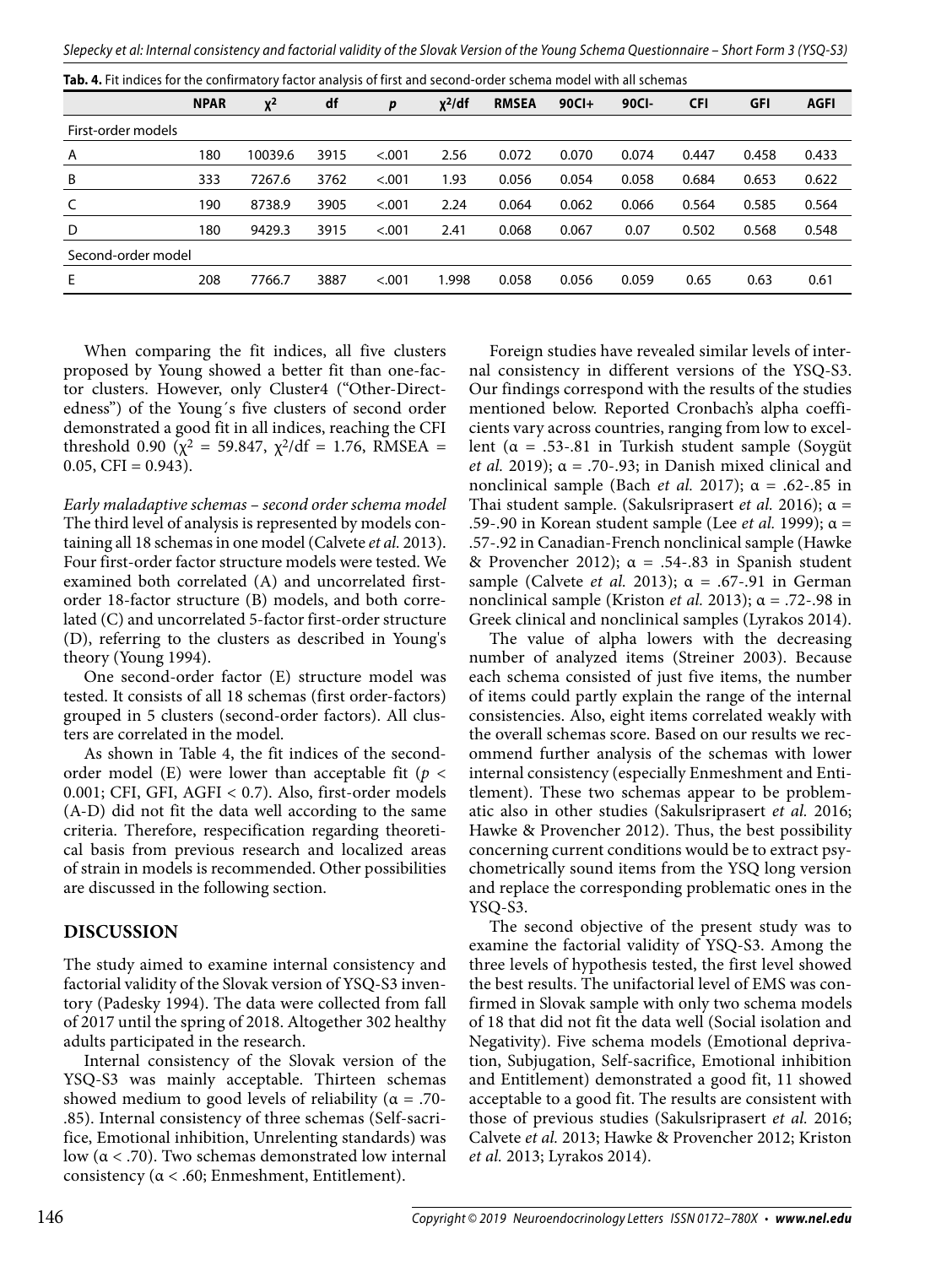In the second step, five EMS clusters were tested, at first as a one-factor model and then as a hierarchical solution, representing the theoretical model of EMS clusters as proposed by Young (2014). The models of the hierarchical solution showed a better fit than one-factor clusters, but only Cluster 4 (Other-Directedness) demonstrated a good fit in all the indices.

Finally, CFA of the first and second-order schema models with all the schemas was performed. However, the fit indices of the tested models were lower than the acceptable fit. Poor fit of these models can be partially explained by the character of the statistics used. The CFA models, which use the maximum likelihood estimation method are inflated with increasing nonnormality, what could also be the case in several of our schemas (Curran *et al.* 1996).

Previous psychometric studies that employed factor analysis (Sakulsriprasert *et al.* 2016) have identified the considerable variety of higher-order solutions with no convincing results, providing rather weak support for the theoretical model proposed by Young *et al.* (2003).

It can be concluded that the worse fit of the tested models with the data in the second and third step reflects the structure of the unifactorial EMS, which, although acceptable, is not excellent. Therefore, we recommend doing the analysis and interpretation of schemas with scores only, both for research as well as clinical purposes. Cluster scores should be interpreted with caution, as recommended by other authors as well (Sakulsriprasert *et al.* 2016; Hawke & Provencher 2012).

#### *Limitations*

The main limitation of the present study concerns sampling bias. The sample, although quite diverse, was rather young and exclusively nonclinical, and may lack the proper breadth of representativeness.

# *Future research*

The present study aimed to verify the factorial structure and internal consistency of the YSQ-S3. The further psychometric properties of the Slovak version of the scale with a representative sample of various respondent groups remain to be examined in future. Further aspects of validity, e.g. concurrent, should be verified by correlating the scores of the instrument with the measures of mental health to examine meaningful relationships. To verify the stability of the scale over time, a study with test and retest measurements may be designed. Finally, there may be a need to consider revising the scale by replacing the questionable short form items by those from the long form of the scale.

# **CONCLUSION**

The results of our study provide evidence that the psychometric properties of the Slovak version of YSQ-S3 are acceptable and valid. The results of internal consistency analysis are consistent with those of previous studies, suggesting satisfactory reliability of the measure. The results of factor analysis indicate a satisfactory structure of the scale on the level of 18 EMS. However, the higher order models failed to support the validity of the clusters. Therefore we recommend using and interpreting the scores of 18 EMS only.

# **ACKNOWLEDGMENT**

This article was supported by the research grant from the Slovak Research and Development Agency (APVV-15-0502).

# **DISCLOSURE**

The authors report no conflicts of interest in this work.

#### REFERENCES

- 1 Alfasos L (2009). The Early Maladaptive Schemas and their Correlations with the Psychiatric Symptoms and the Personality Accentuations for Palestinian Students. (Doctoral dissertation, Hamburg University, 2009). http://ediss.sub.uni-hamburg.de/ volltexte/2010/4827/pdf/ohne\_appendix\_printed.pdf
- 2 Bach B, Simonsen E, Christoffersen P, Kriston L (2017). The Young Schema Questionnaire 3 Short Form (YSQ-S3); Psychometric Properties and Association With Personality Disorders in a Danish Mixed Sample. Eur J Psychological Assess, **33**: 134–143.
- 3 Bentler PM (1990). Comparative fit indices in structural models. Psychological Bulletin, **107**: 238–246.
- Brown T (2006). Confirmatory Factor Analysis for Applied Research. The Guilford Press Inc.
- 5 Calvete E, Orue I, González-Díez Z (2013). An examination of the structure and stability of early maladaptive schemas by means of the Young Schema Questionnaire-3. European J Psychological Assessment, **29**: 283–290, DOI: 10.1027/1015-5759/a000158
- 6 Curran PJ, West S, Finch JF (1996). The Robustness of Test Statistics to Nonnormality and Specification Error in Confirmatory Factor Analysis. Psychological Methods. **1**(1): 16–29.
- 7 Hawke LD, Provencher MD (2012). The Canadian French Young Schema Questionnaire: Confirmatory factor analysis and validation in clinical and nonclinical samples. Canadian J Behav Sci, **44**:  $40 - 49$ .
- 8 Hoffart A, Sexton H, Hedley LM, Wang CE, Holthe H, Haugum JA, Nordahl HM, Hovland OJ, Holte A (2005). The Structure of Maladaptive Schemas: A Confirmatory Factor Analysis and a Psychometric Evaluation of Factor-Derived Scales. Cognitive Therapy Res, **29**(6): 627–644. DOI: 10.1007/s10608-005-9630-0
- 9 Kline RB (2011) Principles and Practice of Structural Equation Modeling. 4th Edition. Guilford Press Inc.
- 10 Kriston L, Schäfer J, Jacob GA, Härter M, Hölzel LP (2013). Reliability and validity of the German version of the Young Schema Questionnaire – Short Form 3 (YSQ-S3). Eur J Psychological Assess, **29**: 205–212.
- 11 Kriston L, Schäfer J, von Wolff A, Härter M, Hölzel LP (2012). The latent factor structure of Young's Early Maladaptive Schemas: Are schemas organized into domains? Journal of Clinical Psychology, **68**: 684–698.
- 12 Lee CW, Taylor G, Dunn J (1999). Factor Structure of the Schema Questionnaire in a Large Clinical Sample. Cognitive Therapy Rese, **23**(4): 441–451.
- 13 Lee SJ, Choi YH, Rim HD, Won SH, Lee DW (2015). Reliability and Validity of the Korean Young Schema Questionnaire-Short Form-3 in Medical Students. Psychiatry Investigation, **12**(3): 295–304.